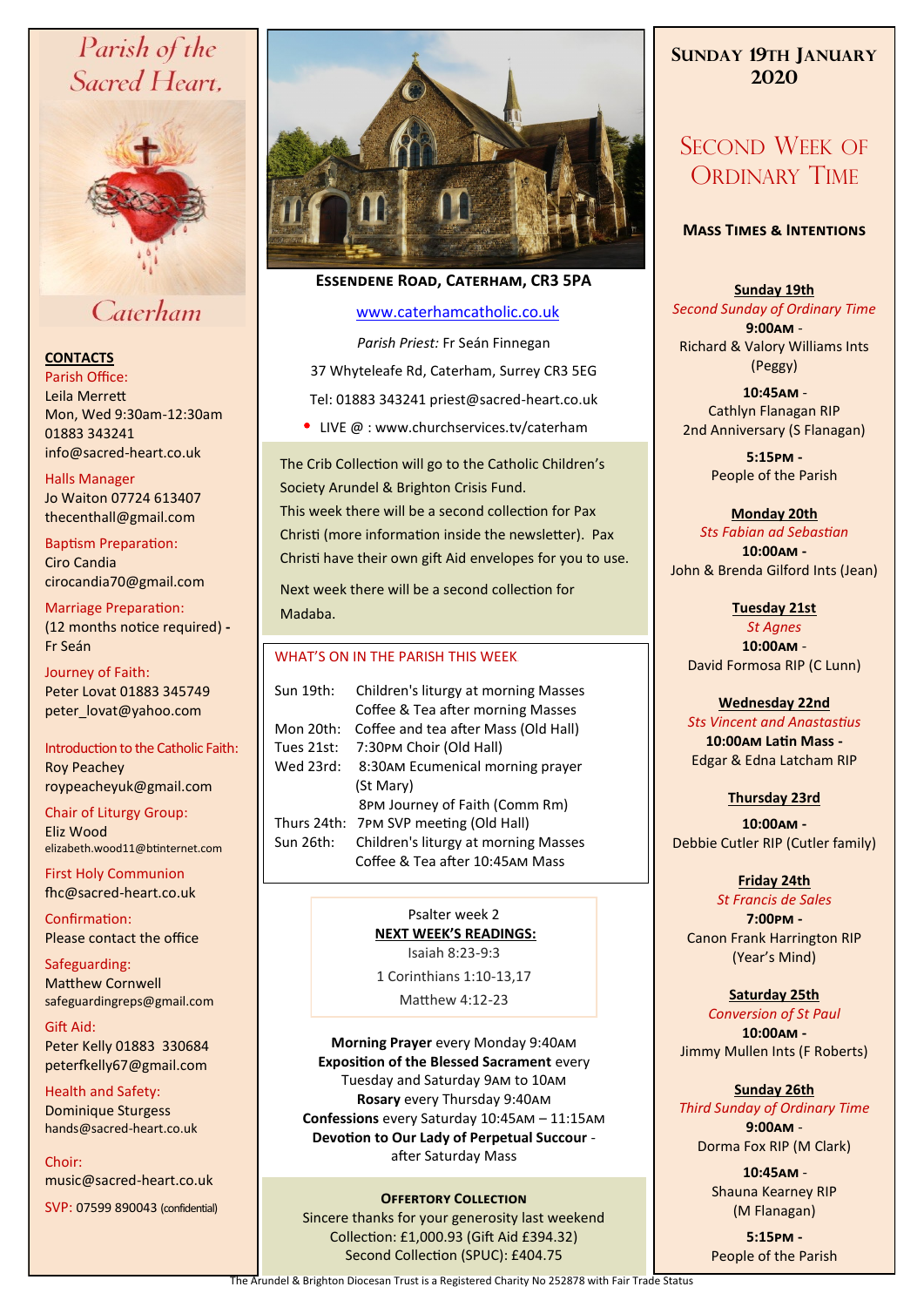**T h a n k y o u**  On behalf of the Care Group , we would like to thank Jo Waiton and all her helpers who provided a wonderful lunch last Saturday. The atmosphere was most enjoyable and friendly. Many thanks also go to those who sorted tables, before and after, and flowers for the tables. Also those who welcomed all who came with a drink and a smile, not forgetting Jim serving at the bar and ferrying ladies to and fro from home to the Hall. And all the help from Father Gerry Devlin and the Girls from Woldingham.

## **G L O B A L H E A L I N G**

Save water & electricity! On a Sunday as a family activity, use a bowl and do the washing up together by hand. Don't use your dishwasher, use this as an opportunity for family social time.

#### **A l t a r S e r v e r s**

Our Altar Servers have a new email address, if any parents have not received emails about serving please email Chris and he will add you to the distribution list. altarservers@sacred-heart.co.uk

### **C h o i r**

If you enjoy singing perhaps you might consider joining us in the choir. Our numbers are growing but we would very much welcome new members to swell our ranks. The ability to read music is an advantage but not essential. The choir meets in the old hall on Tuesdays at 7.30pm. We resume practices on the 21st January when we will begin to prepare for the Easter services.

#### **A n I n v i t a t i o n f o r M o t h e r s a n d G r a n d m o t h e r s .**

You are warmly invited to attend a talk on Mothers Prayers entitled Nothing is Impossible for God – there is Hope for your children.

This talk will take place on Saturday 8th February at the Sacred Heart Church in Caterham in the Old Hall from 2.00 p.m. and will be given by Carolyn Hart, the Coordinator for Mothers Prayers in England and Wales.

Mothers Prayers was formed to help those mothers who wished to pray together for their children and grandchildren and to find the support they needed. It is ecumenical so please feel free to invite friends from all other denominations. See the poster at the back of the church for further information. Tea/coffee and cake will be served and lots of biscuits.

## **J o u r n e y o f F a i t h**

We consider Mary, the Mother of Jesus, why do we honour her? Come and join the discussion, and take a look at the readings for next Sunday. All welcome! 8.00p.m. Wednesday 22nd January, in the Committee Room.

#### **M a d a b a C o l l e c t i o n S u n d a y 2 6 t h J a n 2 0 2 0**

2020 will mark the 7th year that some of the 450 Iraqi refugees have lived in Madaba. Many have little prospect of moving on in the foreseeable future.

Please pray that their frustration and the uncertainty of their future does not lead them to despair. Next Sunday after Mass our annual collection to support the Madaba Catholic community will be taken. Please be generous.



#### **Monday 27th January, 2.00pm in the Old Hall**

Our January film will be 'Pavarotti', celebrating the life of the beloved opera star Luciano Pavarotti, who sold over 100 million records in his lifetime. We see

## **S V P F i l m C l u b**

his personal story emerge, from his humble beginnings in Northern Italy through to global stardom. This 2019 film looks into the man behind the music through never-before-seen footage and exclusive interviews with his

family, as well as showcasing some of his greatest performances. (All are welcome! There will be the usual tea or coffee with homemade cakes at the interval.)



## **B a p t i s m**

Violet Mutton will be baptised next week. Please keep her in your prayers.

**Your Prayers are requested for the following people who are ill or housebound**: Pat Jane Hill; Jimmy Mullen; Eileen, Mel & Rose Lattimore; Bryan Smith; John Gilford; Tabitha Harrison; Joe Kelly; Charmaine Wise; Breda Sharpe; Richard Sowa; Val Williams; Emma Newton; Charley Lunn; Ursula Koh; Riche Ahearne; Enny Martin; Tony McCoy; Fr John Hartley; Yvonne Perera; Rosalind Bearcroft, Maribel Chambers, Patricia Howlett, Sue Myers & Gloria Conroy.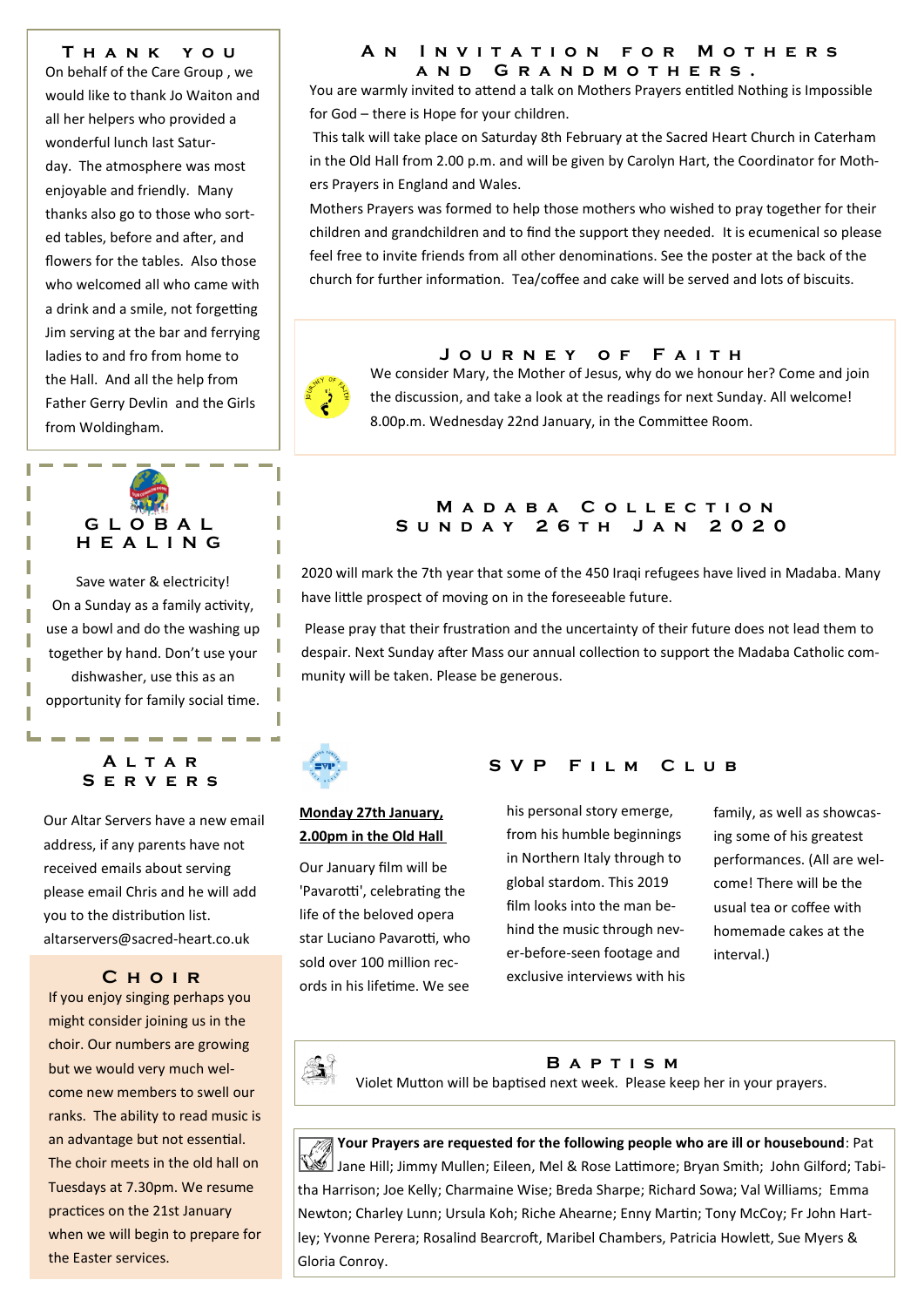#### W E E K O F G U I D E D P R A Y E R E P S O M & R E D H I L L **D e a n e r y**

Sunday 15th - Friday 20th March 2020

Save these dates for a significant event in the life of your Parish! An opportunity to experience new approaches to prayer. Whether prayer comes easily or not, this is for you. More details to follow!

#### **T h e W e l c o m e M i n i s t r y**

Making everyone welcome to our Parish is an essential Ministry. What is the best way to do this? What do we need to consider? There will be a meeting on 15th Feb @ 10.30 with tea, coffee and croissants to aid thoughts and considerations. Please leave your details in the porch if you are able to help in any way.

#### **A D o R E - J a n u a r y 2 5 t h 2 0 2 0**

You are most welcome to come and celebrate with us and renew your faith at this mini-retreat day or half day.

Come for the whole day, or just morning or afternoon if you prefer. There is no need to book in advance and it's completely free but we do invite donations on the day, for those who can afford it, to cover expenses.

The Almighty has done great things for me How can we know, like Mary, that God wants to do great things for us through the Holy Spirit? Alice Hall Formation and Training Organiser at Sion Community.

Monthly meeting of the Catholic Charismatic Renewal Timetable for the day (approximate timings)

11.00am Rosary, 11.30am Mass, followed by Adoration of the Blessed Sacrament. 1.00pm Shared Lunch (bring picnic and some-

thing to share) 1.45pm Praise & Worship, 2:15pm Speaker, 3.15pm Prayer and Healing ministry, 4.00pm End

At Alton School, Anstey Lane, Alton GU34 2NG (N.B. Ignore satnav once you get to Anstey Lane)

#### **C a l l i n g a l l g a r d e n e r s – i t s P l a n t S a l e t i m e**

Following our success last year, we hope to hold our plant sale towards the end of May (a date to be decided). All proceeds will again go to the Beavers Bulb Planting Project and to a charity. So, start planning which flower, vegetable and herb seeds you require (now is a perfect time to decide), take cuttings from those indoor pot plants and divide those perennials when weather permits. If you need advice, can help on the day, or donate any plants please contact Moyra Brohier on 342928 or email info@sacredheart.co.uk

#### **P e a c e S u n d a y 2 0 1 9**

This will be held today (Sunday 19 January 2020). Every year Pax Christi promotes the Holy Father's World Peace Day the theme this year is 'Peace is a journey of hope, dialogue, reconciliation and ecological conversion'.

The work of Pax Christi is based on the gospel and inspired by faith. Our vision is of a world where people can live in peace without fear of violence in all its forms. Rooted in Catholic Christianity, we work with all who share our values to abolish war and create communities of peace and justice. For more information and resources see the Pax Christi website.

#### **J u s t i c e & P e a c e A s s e m b l y**

Justice & Peace Assembly: 'Still No Room at the Inn?" How can we respond to the homelessness crisis today? Sat. 25th January, at the St Philip Howard Centre, Crawley (DABCEC). Doors open 9.30 am. Ends 4 pm. Free event. Introduced by Bishop Richard, with Speakers from Turning Tides, Homelink, Crawley Open House, Life Housing, Caritas Portsmouth, and more. Stalls and stands. Packed lunch needed - drinks provided – bring own cup/mug. Bookings at Rosie.Read@abdiocese.org.uk